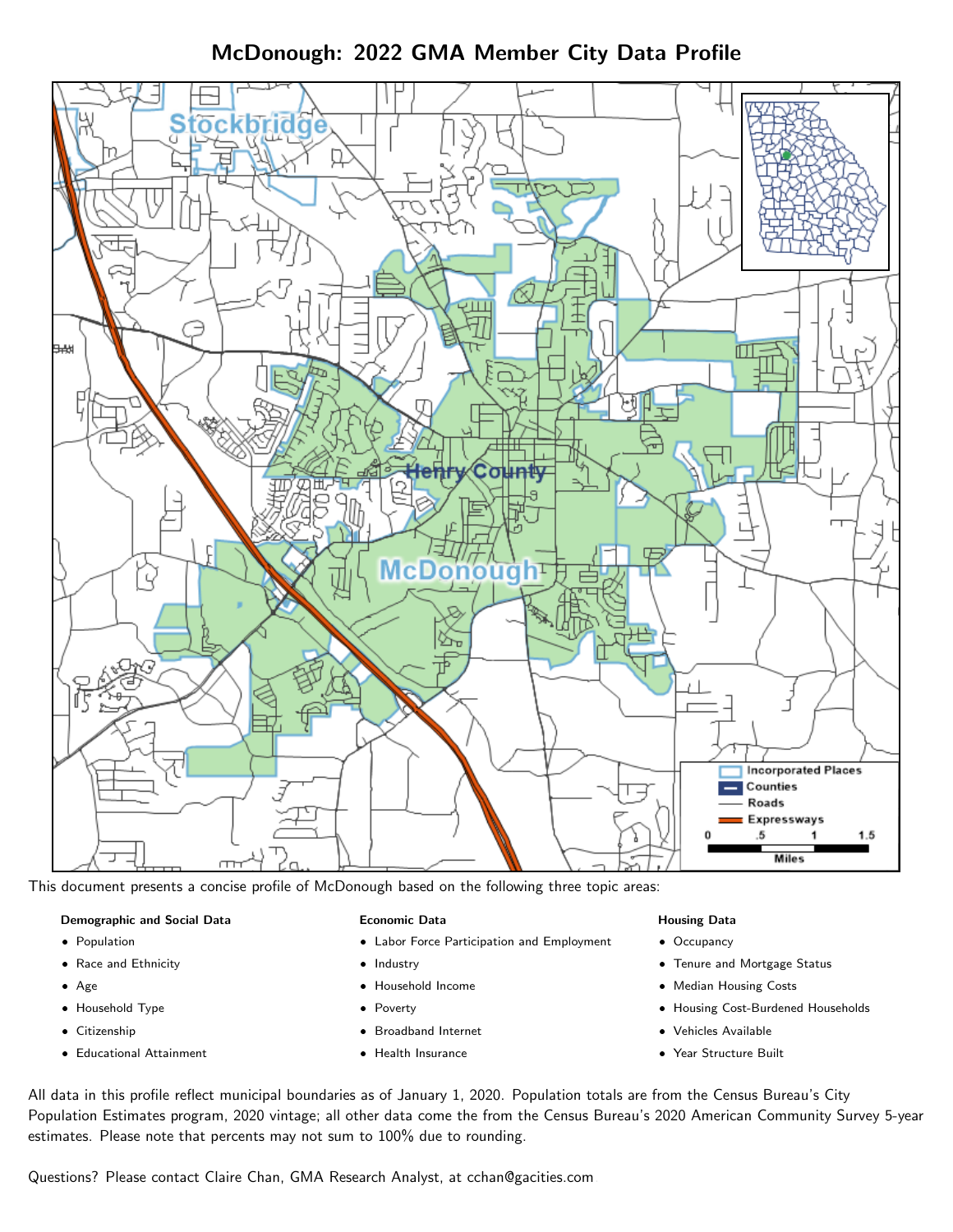# McDonough: Demographic and Social





**Citizenship** 



Source: American Community Survey, 2020 5-year estimates, table B05002 Source: American Community Survey, 2020 5-year estimates, table B15002

Race and Ethnicity



Source: U.S. Census Bureau, City Population Estimates, 2020 vintage Source: American Community Survey, 2020 5-year estimates, table B03002

## Household Type



Source: American Community Survey, 2020 5-year estimates, table B01001 Source: American Community Survey, 2020 5-year estimates, table B11001

#### Educational Attainment



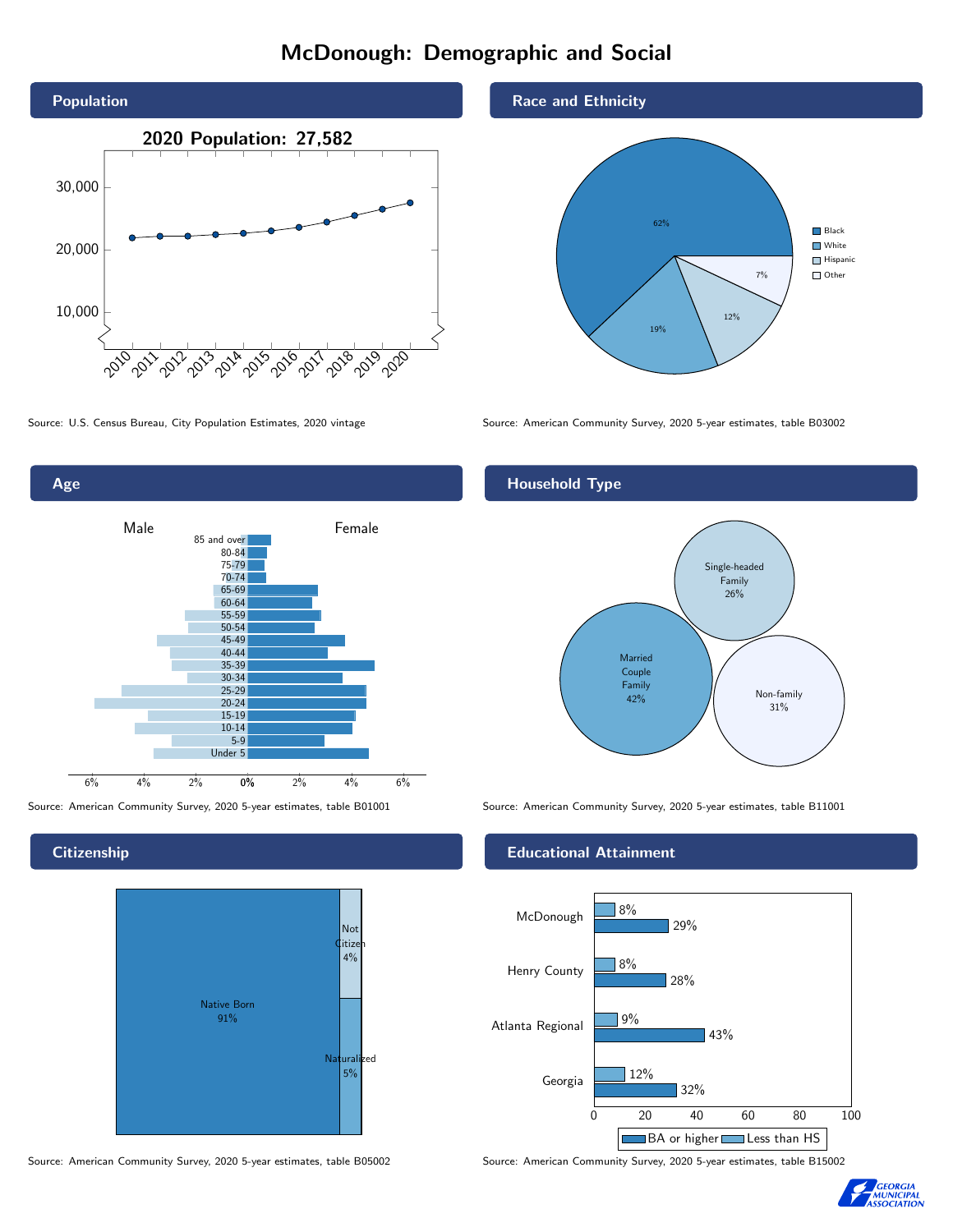# McDonough: Economic





Source: American Community Survey, 2020 5-year estimates, table B23001 Note: Unemployment rate is based upon the civilian labor force.



Source: American Community Survey, 2020 5-year estimates, tables B19013 and B19025 Source: American Community Survey, 2020 5-year estimates, table B17010



Source: American Community Survey, 2020 5-year estimates, table B28002 Source: American Community Survey, 2020 5-year estimates, table B18135

### Industry

| Agriculture, forestry, fishing and hunting, and mining      | $0\%$ |
|-------------------------------------------------------------|-------|
| Construction                                                | $2\%$ |
| Manufacturing                                               | 11%   |
| <b>Wholesale Trade</b>                                      | $1\%$ |
| Retail Trade                                                | 15%   |
| Transportation and warehousing, and utilities               | 14%   |
| Information                                                 | $1\%$ |
| Finance and insurance, real estate, rental, leasing         | 5%    |
| Professional, scientific, mgt, administrative, waste mgt    | 8%    |
| Educational services, and health care and social assistance | 21%   |
| Arts, entertainment, recreation, accommodation, food        | 13%   |
| service                                                     |       |
| Other services, except public administration                | $4\%$ |
| Public administration                                       | 6%    |

Source: American Community Survey, 2020 5-year estimates, table C24030

## Poverty



#### Health Insurance